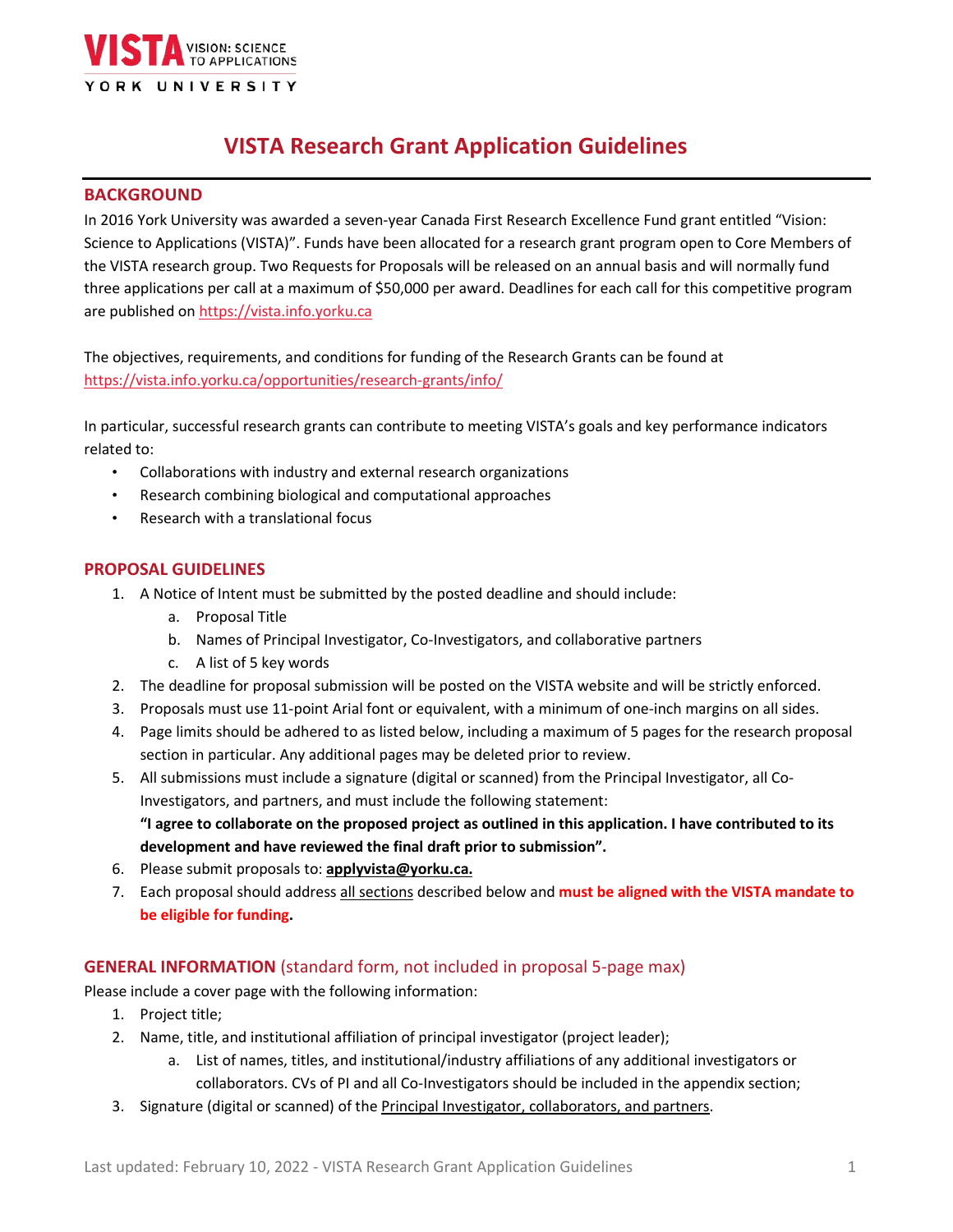

# **RESEARCH PROPOSAL** (5 pages maximum in total)

## Project Description - Approach/Methodology/Objectives (maximum 3 pages)

- A. Please provide a lay summary of the research question, objectives, approach, relationship to the goals of VISTA, and expected outcomes/impact of the proposed project. This summary may be used for public communications and thus should be targeted for the layperson. (300 words max)
- B. Describe the proposed research approach/methodology.
	- 1. Clearly state the research question being proposed, the rationale for the proposed research, and the objectives of the project;
	- 2. Describe the design of the research project, including why the proposed research is novel and/or innovative.

#### Project Milestones

1. Demonstrate realistic milestones that are achievable within a one- or two-year time-period, including research ethics approvals, as appropriate.

#### Interdisciplinary and/or translational aspects

1. Describe the interdisciplinary and/or translational aspects of the project (in terms of the objectives of the VISTA research grant program)

#### Description of the Research Team and the Partnership(s)

- 1. Describe the skills/experience of the proposed project team and the value-added for proposed collaborations and partnership(s);
- 2. Describe how the research builds on established partnerships or establishes new partnerships.

#### Impact and Return on Investment

- 1. The potential impact for the project on vision science and the success of VISTA
- 2. Explain whether this work will lead to subsequent external funding and indicate the potential source(s).

#### **APPENDICES** (not included in the 5-page max proposal):

- A. **Tables & Figures (2 pages max)** Two additional pages may be included for tables/figures. Please note that any additional pages beyond two may be deleted prior to review.
- B. **Budget & Budget Justification** Please provide a brief but specific budget that includes the levels of salary support, research trainee support, research equipment and materials, and other expenses. In addition, if any partner funding will be used towards the research project, please indicate the level of both in-kind and cash contributions anticipated. Present a clear rationale for the proposed expenditures. If the funds will be flowing to multiple sites, provide a clear breakdown of where the funds will be flowing.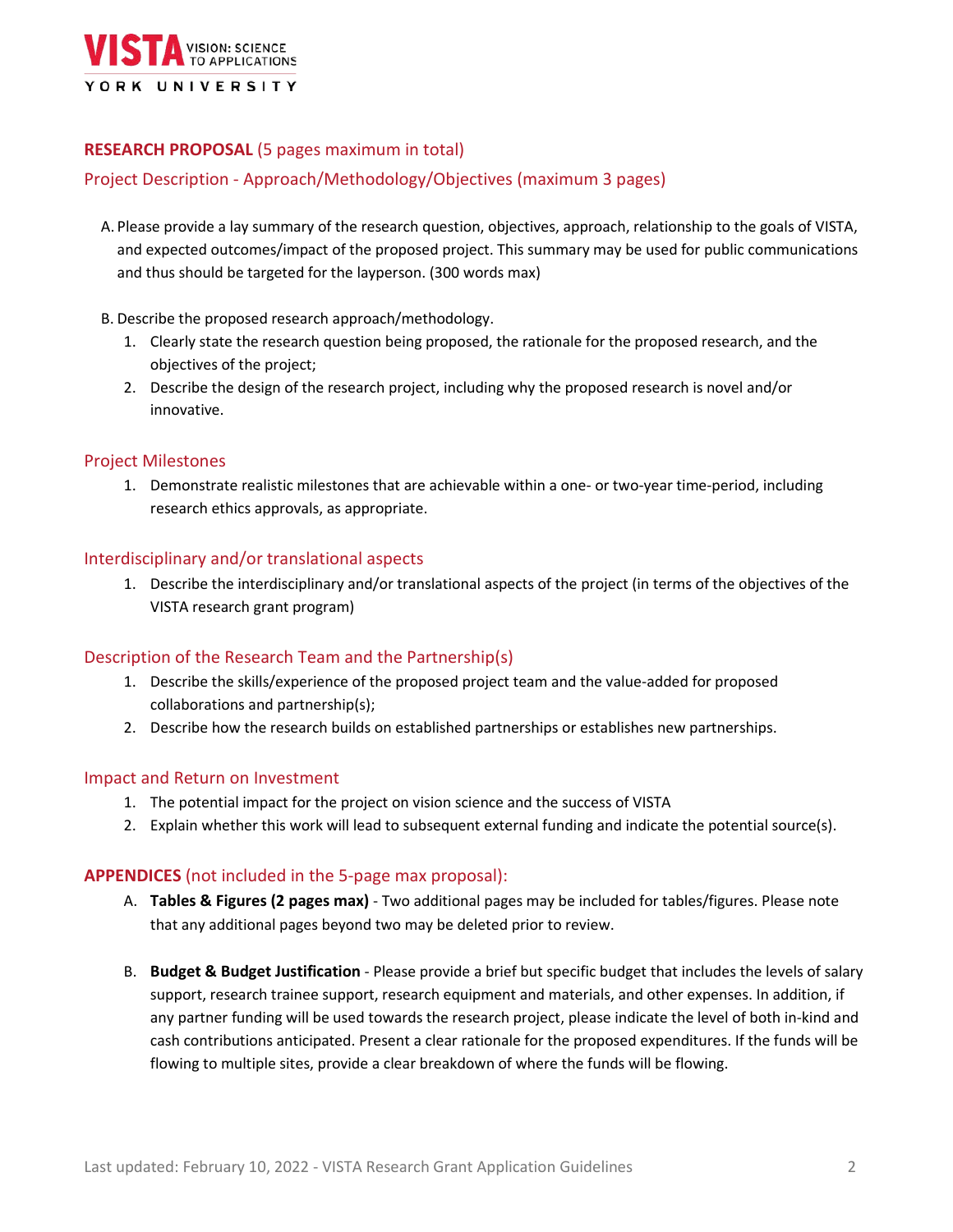

#### YORK UNIVERSITY

Please note that:

- Personnel funding levels should be consistent with the applicant's institutional minimum and maximum limits for research staff and trainees; trainee stipend amounts should be consistent with the higher of either the applicant's institutional minimums or minimums recommended by TriCouncil Policy;
- Grant funds cannot be used to provide matching funds for VISTA Graduate Scholarships or VISTA Postdoctoral Awards;
- Proposed expenditures should be consistent with CFREF's guidelines on eligible expenditures;
- Indirect costs shall not be considered eligible for this program;
- A list of eligible expenses is provided as a guide. For any questions related to the eligibility of research costs, please contact [adminvista@yorku.ca;](mailto:adminvista@yorku.ca)
- Budget categories should follow the categories listed in the list of eligible expenses. Please provide a breakdown by category and per fiscal year, ending March 31st.
- C. **Equity & Diversity Considerations (1 page max)** Please address the following questions:
	- 1) Are sex (biological) considerations taken into account in this study proposal (Y/N)? Please explain how or why not.
	- 2) Are gender (socio-cultural) considerations taken into account in this study proposal (Y/N)? Please explain how or why not.
	- 3) Are diversity considerations taken into account in this study proposal (e.g., Racialization, Indigeneity, 2SLGBTQIA+, Poverty) (Y/N)? Please explain how or why not.
- D. **Curriculum Vitae or Bios** Please provide a recent CV for the PI and any CO-PIs/collaborators working on the project (any format acceptable).
- E. **References (1 page max**) One additional page may be included in the appendix for references.
- F. **Suggested External Reviewers** Please provide a list of up to five external reviewers that we may be able to contact. Please include:
	- 1) Name
	- 2) Affiliation/Institution
	- 3) Contact information
	- 4) Area of expertise

All reviewers should be arm's length from the Principal Investigator, Co-Investigators, and collaborative partners. Arm's length means that reviewers should not be chosen who are likely, or perceived to be likely, to be predisposed to view the proposal either positively or negatively. Reviewers should not be former supervisors/supervisees, advisors/advisees within the past 7 years, or close friends.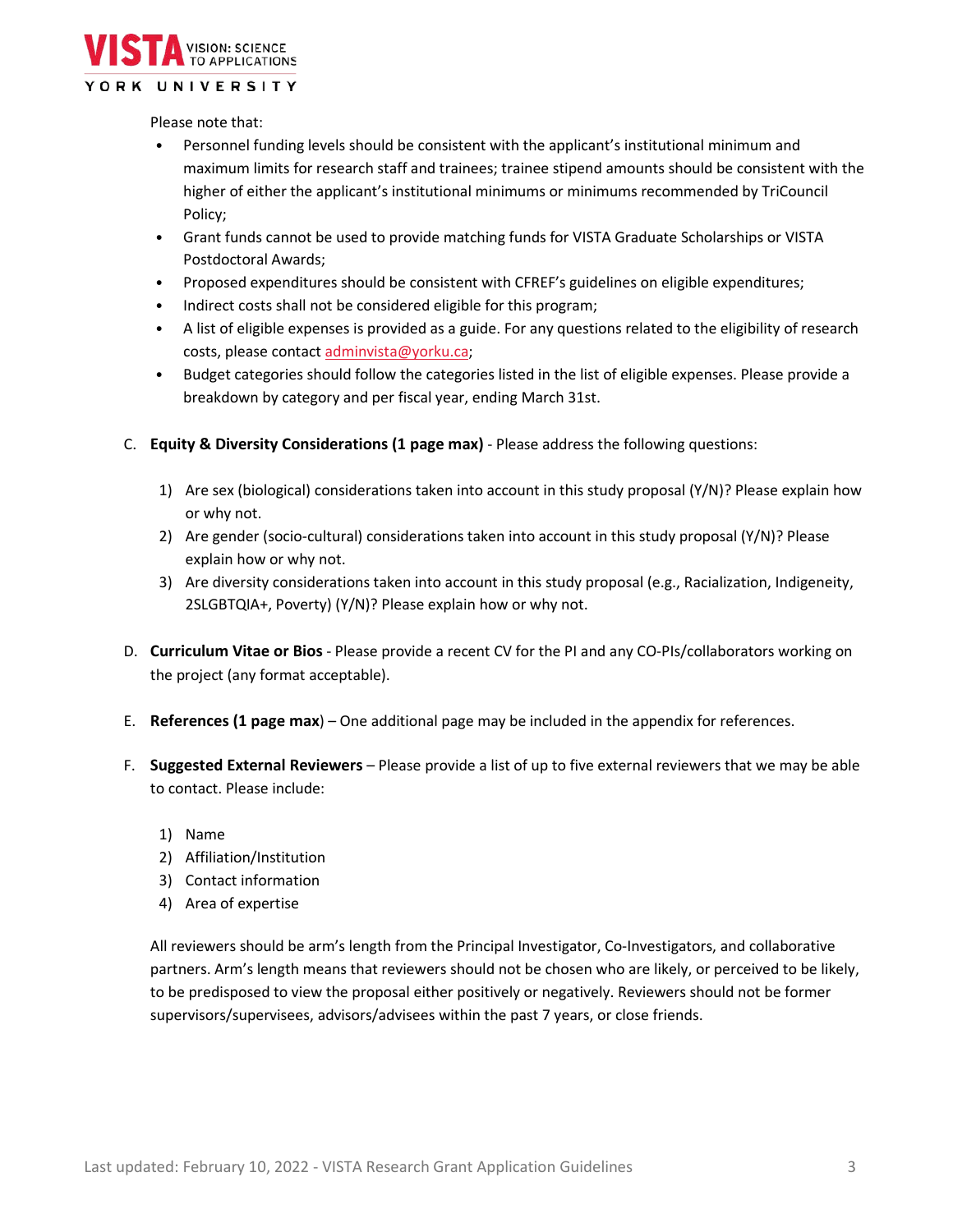

## **EVALUATION PROCESS AND CRITERIA FOR REVIEW**

## **REVIEW COMMITTEE**

All project submissions will undergo an arm's-length review. Each grant will be reviewed by:

- Three members of the VISTA Research Committee, with the substitution of other Core Members if needed to balance area of expertise and avoid conflict of interest;
- Of the above reviewers, at least one should have expertise in computational vision, and one should have expertise in biological vision;
- Two academic reviewers external to VISTA;

A Review Sub-Committee consisting of at least three internal and two external reviewers will i) determine whether the proposal is of sufficient quality to receive funding; ii) rank the proposals; and iii) recommend which grants should receive funding in the current round.

- Review Sub-Committee members may not be a PI, Co-Investigator, or partner on a grant in the given round;
- Review Sub-Committee members will declare conflicts of interest;
- Reviews may be solicited from other VISTA members besides the Review Sub-Committee.

## **EVALUATION CRITERIA**

#### Pass/Fail Criteria:

- 1. Does the proposed research align with the VISTA mandate (Y/N)?
- 2. Have Equity & Diversity considerations (appendix C) been adequately addressed (Y/N)?

## Weighted Criteria:

- A. **Quality and originality of the proposal (30%)**
	- The quality of the research design/methodology and rationale;
	- The degree to which the proposed research is novel/innovative and its potential impact on vision science;
	- The clarity and importance of the research question(s) and objectives.

## B. **Feasibility and merit of the proposal (10%)**

- The degree to which the milestones are achievable within a one- to two-year period;
- The budget is realistic and appropriate for the proposed work.

## C. **Interdisciplinary and/or translational aspects in terms of the VISTA mandate (20%)**

- The degree to which the proposed research is interdisciplinary (incorporates methods and/or outputs from multiple disciplines – e.g., visual neuroscience, computer vision, computational arts and design, humanities);
- The potential impact on clinical practice, knowledge translation, or commercial application.

## D. **Potential return on investment (20%)**

- The proposed work will produce improvements in key VISTA performance indicators;
- The proposed research will help to secure larger and/or new sources of funding (i.e., research grants, industry contracts, commercial licenses, etc.).